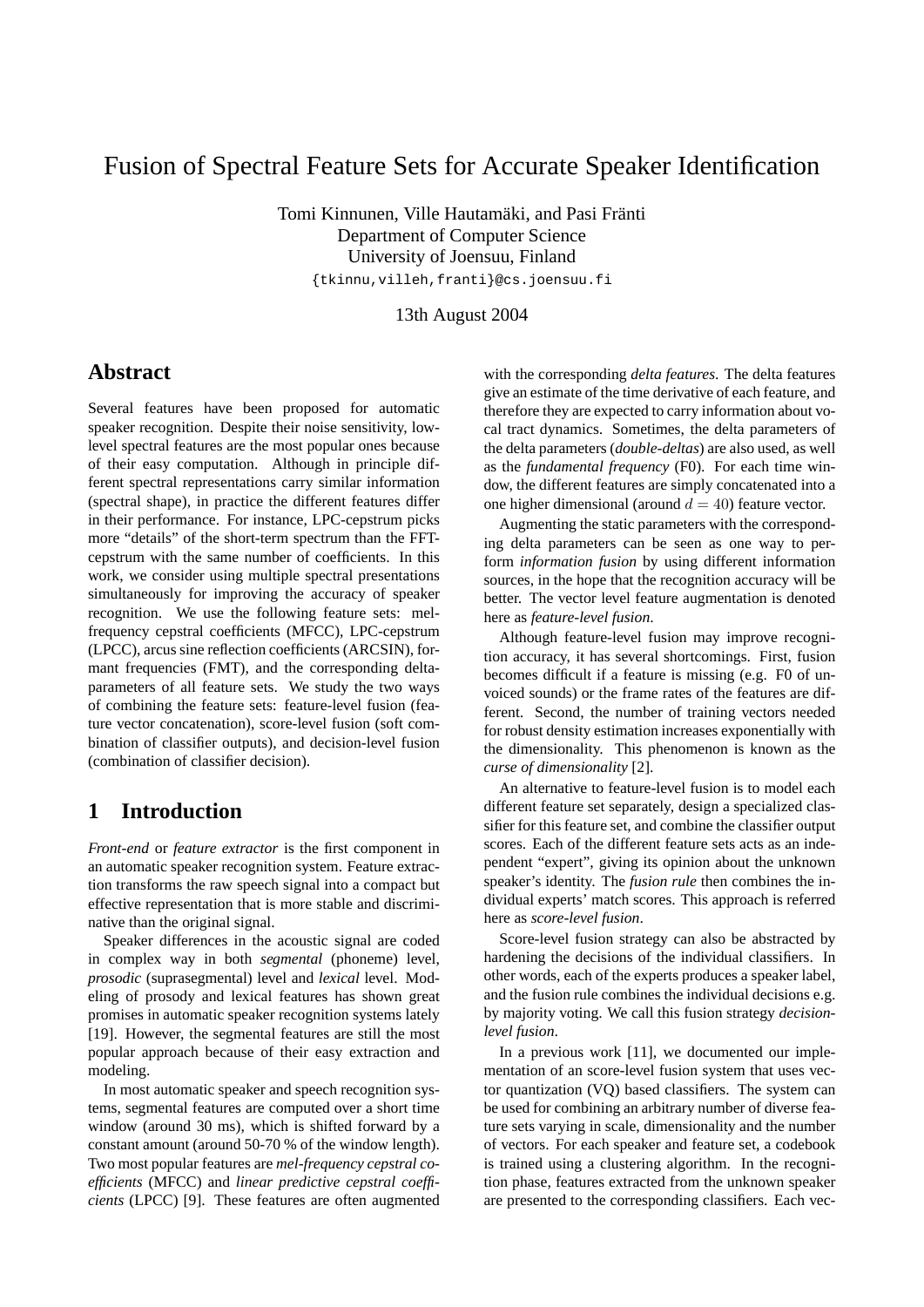tor quantizer computes average quantization distortion of the unknown sequence. Within each quantizer, the distortions are scaled so that they sum up to unity over different speakers. The scaled distortions are then weighted and summed to give the final combined match score. The weights are feature set depended, but same for all speakers.

Extensive experiments in [10] were carried out on two corpora, a 100 speaker subset of the American English TIMIT corpus [16] and a corpus of 110 native Finnish speakers, documented in [6]. There were some differences between the two corpora and feature sets, but these were relatively small; many of the feature sets reached error rates close to zero. Therefore, it seemed unnecessarily to experiment with different fusion strategies with these features since the individual features already performed so well. The reason for this is that the both corpora were recorded in unrealistic laboratory conditions. We have found out that the performance decreases radically in real-world conditions.

In this study, we have selected the spectral parameters that seem most promising in the light of the findings of [10]. We study these on a more realistic corpus, a subset of the 1999 Speaker Recognition Evaluation Corpus. We aim at studying whether different spectral feature sets can complement each other, and which one of the fusion strategies (feature, score, and decision-level) is most appropriate for VQ-based classification in practice.

### **2 Selected Spectral Features**

### **2.1 Mel-Frequency Cepstral Coefficients**

*Mel-frequency cepstral coefficients* (MFCC) are motivated by studies of the human peripheral auditory system. First, the pre-emphasized and windowed speech frame is converted into spectral domain by the fast Fourier transform (FFT). The magnitude spectrum is then smoothed by a bank of triangular bandpass filters that emulate the critical band processing of the human ear. Each of the bandpass filters computes a weighted average of that subband, which is then compressed by logarithm. The logcompressed filter outputs are then decorrelated using the discrete cosine transform (DCT). The zeroth cepstral coefficient is discarded since it depends on the intensity of the frame.

There are several analytic formulae for the mel scale used in the filterbank design. In this study, we use the following mapping [7]:

$$
f_{\text{mel}}(f_{\text{Hz}}) = \frac{1000}{\log_{10} 2} \log_{10} \left( 1 + \frac{f_{\text{Hz}}}{1000} \right), \qquad (1)
$$

having the inverse mapping

$$
f_{\rm Hz}(f_{\rm mel}) = 1000 \left( 1 + 10^{\frac{\log_{10} 2}{1000} f_{\rm mel}} \right). \tag{2}
$$

First, the number of filters  $(M)$  is specified. Filter center frequencies are then determined by dividing the mel axis into M uniformly spaced frequencies and computing the corresponding frequencies in the hertz scale with the inverse mapping. The filterbank itself is then designed so that the center frequency of the mth filter is the low cutoff frequency of the  $(m+1)$ th filter. The low and high cutoff frequencies of the first and last filters are set to zero and Nyquist frequencies, respectively.

#### **2.2 LPC-Derived Features**

In addition to the MFCC coefficients, we consider the following representations that are computed via linear prediction analysis: *arcus sine reflection coefficients* (ARC-SIN), *linear predictive cepstral coefficients* (LPCC), and formant frequencies (FMT).

The linear predictive model of speech production [17, 5] is given in the time domain:

$$
s[n] \approx \sum_{k=1}^{p} a[k]s[n-k], \qquad (3)
$$

where  $s[n]$  denotes the speech signal samples,  $a[k]$  are the *predictor coefficients* and p is the *order* of the predictor. The total squared prediction error is:

$$
E = \sum_{n} \left( s[n] - \sum_{k=1}^{p} a[k]s[n-k] \right)^{2}.
$$
 (4)

The objective of linear predictive analysis is to determine the coefficients  $a[k]$  for each speech frame so that (4) is minimized. The problem can be solved by setting the partial derivatives of (4) with respect to  $a[k]$  to zero. This leads to so called *Yule-Walker equations* that can be efficiently solved using so-called *Levinson-Durbin recursion* [8].

The Levinson-Durbin recursion generates as its side product so-called *reflection coefficients*, denoted here as  $k[i], i = 1, \ldots, p$ . The name comes from the multitube model, each reflection coefficient characterizing the transmission/reflection of the acoustic wave at each tube junction. Instead of using the reflection coefficients, we use instead the numerically more stable *arcus sine reflection coefficients* [3].

In the frequency domain, the linear predictive coefficients specify an IIR filter with the transfer function:

$$
H(z) = \frac{1}{1 - \sum_{k=1}^{p} a[k]z^{-k}}.
$$
 (5)

The *poles* of the filter (5) are the zeroes of the denominator. They are denoted here as  $z_1, z_2, \ldots, z_p$ , and they can be found by numerical root-finding techniques. The coefficients  $a[k]$  are real, which restricts the poles to be either real or occur in complex conjugate pairs.

If the poles are well separated in the complex plane, they can be used for estimating the formant frequencies [5]:

$$
\hat{F}_i = \frac{F_s}{2\pi} \tan^{-1} \left( \frac{\text{Im } z_i}{\text{Re } z_i} \right).
$$
 (6)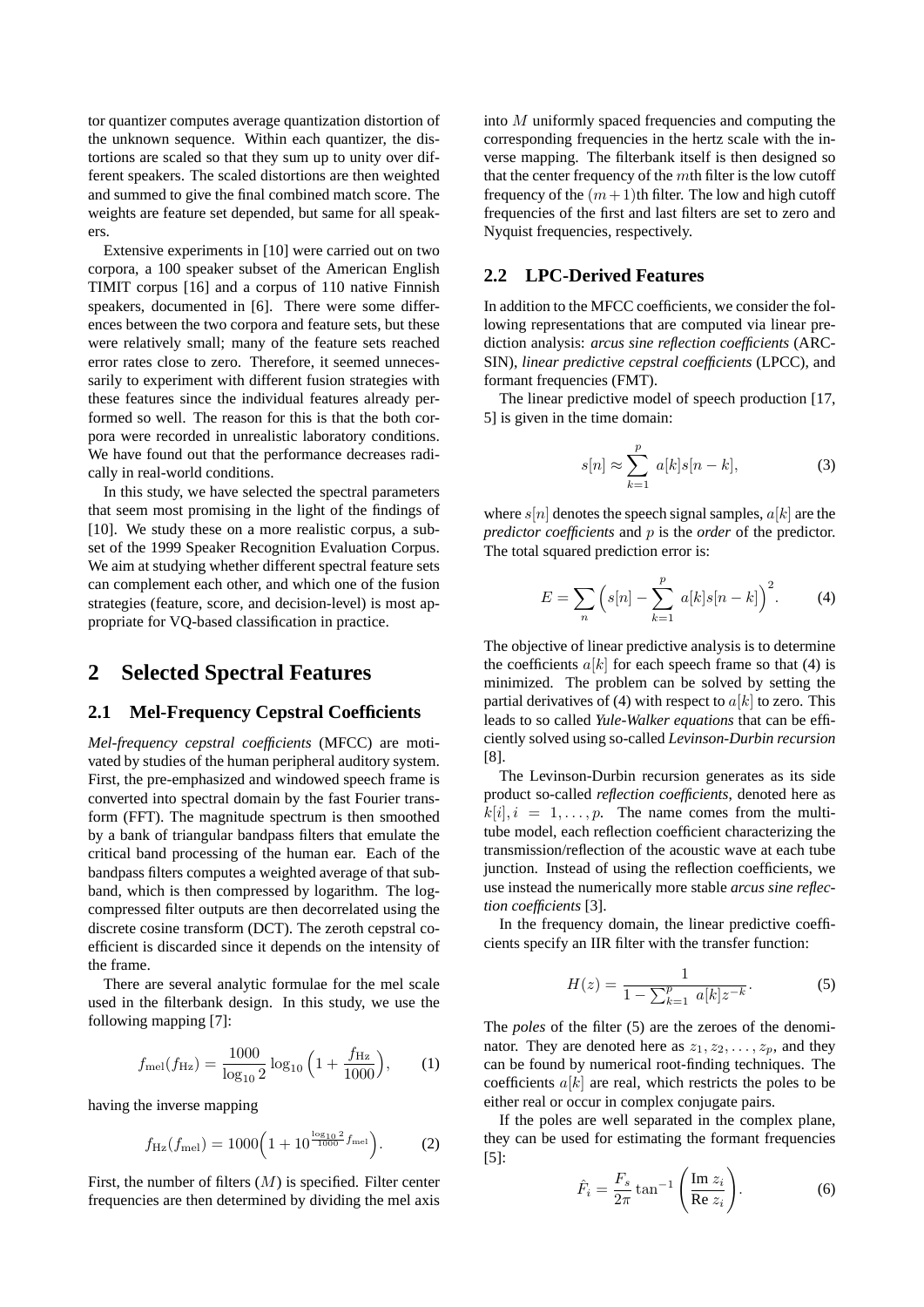Table 1: Summary of the NIST-1999 subset

| Language                 | English          |
|--------------------------|------------------|
| Speakers                 | 230              |
| Speech type              | Conversational   |
| Quality                  | Telephone        |
| Sampling rate            | $8.0$ kHz        |
| Quantization             | 8-bit $\mu$ -law |
| Training speech (avg.)   | 119.0 sec.       |
| Evaluation speech (avg.) | 30.4 sec.        |

Given the LPC coefficients  $a[k], k = 1, \ldots, p$ , the LPCC coefficients are computed using the recursion [1]:

$$
c[n] = \begin{cases} a[n] + \sum_{k=1}^{n-1} \frac{k}{n} c[k] a[n-k], & 1 \le n \le p \\ \sum_{k=n-p}^{n-1} \frac{k}{n} c[k] a[n-k], & n > p. \end{cases}
$$
(7)

### **2.3 Delta Features**

There are two different ways for computing the delta features: (1) differentiating, and (2) fitting a polynomial expansion. We have found out that the differentiator method works systematically better than the first order polynomial, i.e. the linear regression method [10]. Let  $f_k[i]$ denote the ith feature in the kth time frame. The differentiator method estimates the time derivative of the feature as follows [5]:

$$
\Delta f_k[i] = f_{k+M}[i] - f_{k-M}[i],\tag{8}
$$

where  $M$  is typically 1-3 frames.

### **3 Experiments**

#### **3.1 Speech Material and Parameter Setup**

For the experiments, we used a subset of the *NIST 1999 speaker recognition evaluation corpus* [18] (see Table 1). We decided to use the data from the male speakers only. For training, we used both the "a" and "b" sessions. For identification, we used the one speaker test segments from the same telephone line. In general it can be assumed that if two calls are from different lines, the handsets are different, and if they are from the same line, the handsets are the same [18]. In other words, the training and matching conditions have very likely the same handset type (electret/carbon button) for each speaker, but different speakers can have different handsets. The total number of test segments for this condition is 692.

The parameters for different feature sets and training algorithm were based on our previous experiments with the NIST corpus [12]. The frame length and shift were set to 30 ms and 20 ms, respectively, and the window function was Hamming. For MFCC computation, the number of filters was set to 27, and the number of coefficients was 12. For LPCC, ARCSIN and FMT, we used LPC predictor of order  $p = 20$ . We selected 12 LPCC and ARC-SIN coefficients, and 8 formant frequencies. The delta features were computed using the differentiator method with  $M = 1$ . Throughout the experiments, codebook size was fixed to 64, and the codebooks were trained using the Linde-Buzo-Gray (LBG) clustering algorithm [15].

#### **3.2 Individual Feature Sets**

The identification error rates of the individual feature sets are reported in Table 2. The static features (MFCC, LPCC, ARCSIN, FMT) all give good results. The delta features, on the other hand, are worse than the static features. The error rate of delta formants is very high.

Table 2: Accuracies of the individual feature sets

|               | Static features    | Dynamic features   |                    |  |
|---------------|--------------------|--------------------|--------------------|--|
| Feature set   | Error rate $(\% )$ | Feature set        | Error rate $(\% )$ |  |
| <b>MFCC</b>   | 16.8               | $\Delta$ MFCC      | 21.2               |  |
| <b>LPCC</b>   | 16.0               | $\triangle LPCC$   | 25.1               |  |
| <b>ARCSIN</b> | 17.1               | $\triangle$ ARCSIN | 28.6               |  |
| <b>FMT</b>    | 19.4               | $\Lambda$ FMT      | 70.5               |  |

### **3.3 Fusion Results**

Next, we experimented by fusing the static parameters and their corresponding delta features using all the three strategies. We also combined all the 8 feature sets. For the feature-level fusion, each feature vector was normalized by its norm, and the normalized vectors were then concatenated. For the score-level fusion, we used the normalized VQ distortions giving unity weights to all feature sets [11]. For the decision-level fusion, we use majority voting, by selecting speaker label that is voted most by all classifiers. If no speaker received majority, then speaker label is selected randomly from the highest number of votes.

The fusion results are shown in Table 3, along with the best individual performance from the pool. The scorelevel fusion gives the best result in all cases fusing feature with it's delta parameters, except with the formant data for which fusion is not succesfull. The reason for poor performance in this case is the poor performance of delta formants. Situation could be alleviated by deemphasizing the delta formants.

It can be seen that the feature-level fusion improves the performance over the individual classifier in the case of MFCC and its delta features. However, in all other cases it degrades the performance. The decisionl-level fusion is the best fusion strategy, when all feature sets are used. Majority voting is not applicable for only two classifier system as seen for all other cases, where performance is degraded.

In the case, when user has only feature set and its delta parameters, results show that the score-level fusion seems to be the method to be preferred in the case of reliable experts. However, if some of the "experts" produces a lot of classification errors (∆FMT), the weight for the unreliable features or feature sets should be set small. In this study, we did not attempt to weight individual features or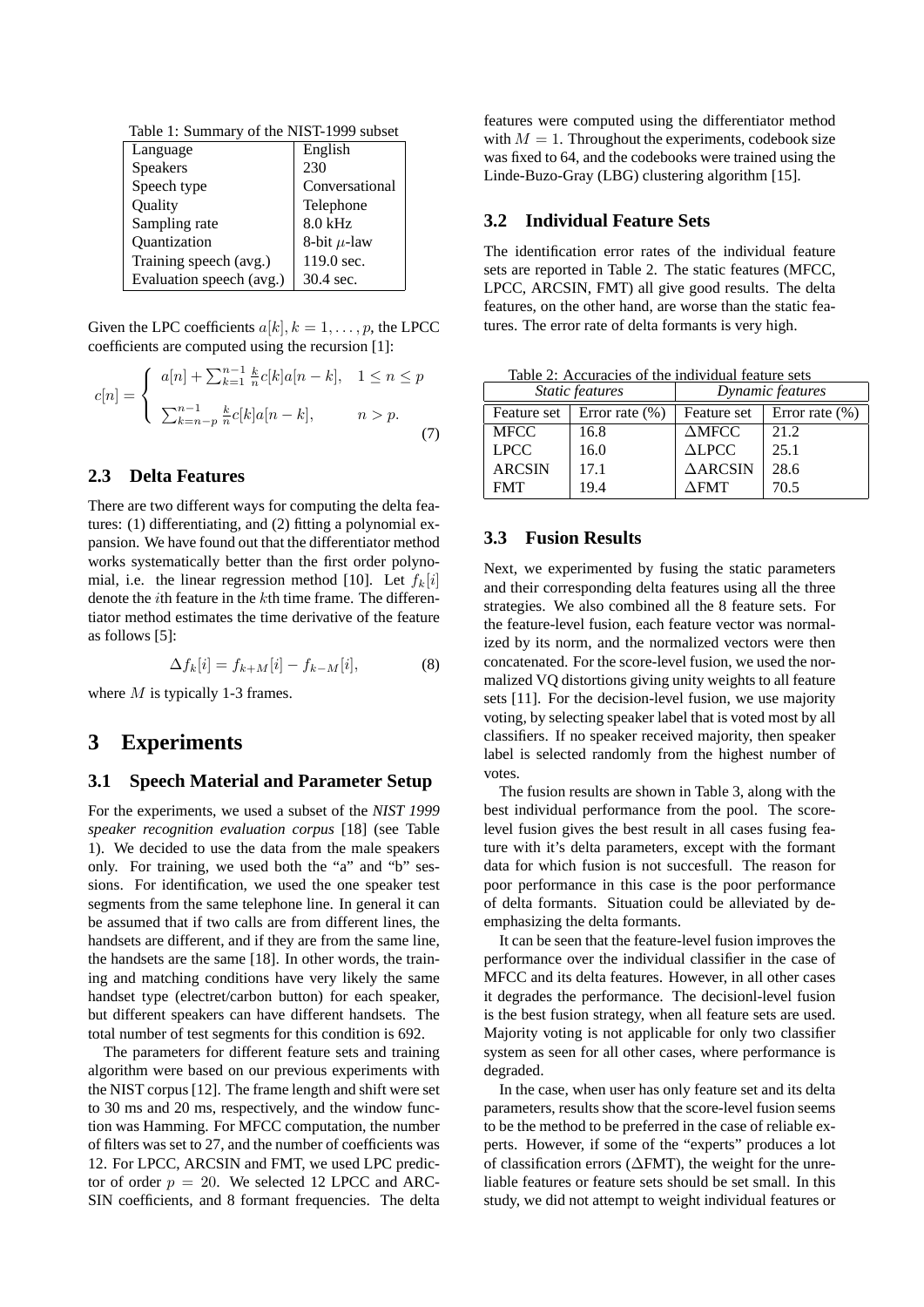| $10010$ $\sigma$ , Theodition of the Tubel proteins. |                 |               |             |                |        |  |  |  |
|------------------------------------------------------|-----------------|---------------|-------------|----------------|--------|--|--|--|
| Combination                                          | Best individual | Feature-level | Score-level | Decision-level | Oracle |  |  |  |
| $MFCC + \Delta MFCC$                                 | 16.8            | 15.8          | 14.6        | 19.0           | 12.3   |  |  |  |
| $LPCC + \Delta LPCC$                                 | 16.0            | 19.8          | 14.7        | 20.5           | 12.6   |  |  |  |
| $ARCSIN + \Delta ARCSIN$                             | 17.1            | 18.2          | 16.8        | 22.8           | 15.0   |  |  |  |
| $FMT + \Delta FMT$                                   | 19.4            | 29.9          | 52.0        | 44.9           | 18.5   |  |  |  |
| All feature sets                                     | 16.0            | 21.2          | 15.2        | 12.6           | 7.8    |  |  |  |

Table 3: Accuracies of the fused systems.

Table 4: Q statistic between all classifier pairs.

|                    | <b>MFCC</b> | $\Delta$ MFCC $^-$ | <b>LPCC</b> | $\triangle LPCC$ | <b>ARCSIN</b> | $\triangle$ ARCSIN | <b>FMT</b> | $\triangle$ FMT |
|--------------------|-------------|--------------------|-------------|------------------|---------------|--------------------|------------|-----------------|
| <b>MFCC</b>        |             | 0.916              | 0.976       | 0.861            | 0.953         | 0.875              | 0.925      | 0.594           |
| $\triangle$ MFCC   |             |                    | 0.909       | 0.934            | 0.869         | 0.847              | 0.838      | 0.527           |
| <b>LPCC</b>        |             |                    |             | 0.907            | 0.984         | 0.929              | 0.952      | 0.637           |
| $\triangle LPCC$   |             |                    |             |                  | 0.866         | 0.898              | 0.854      | 0.517           |
| <b>ARCSIN</b>      |             |                    |             |                  |               | 0.948              | 0.956      | 0.753           |
| $\triangle$ ARCSIN |             |                    |             |                  |               |                    | 0.921      | 0.505           |
| <b>FMT</b>         |             |                    |             |                  |               |                    |            | 0.842           |

feature sets. In the case of feature-level fusion, it is not obvious how the individual features should be weighted.

#### **3.4 Feature Set Diversity**

Although the fusion improves performance in most cases, the gain is rather low. Intuitively, if the different classifiers misclassify the same speech segments, we do not expect as much improvement as in the case where they complement each other. There are several indices to assess the interrelationships between the classifiers in a classifier ensemble [4].

Given classifiers i and j, we compute the *Q statistic* [4]:

$$
Q_{i,j} = \frac{N^{11}N^{00} - N^{01}N^{10}}{N^{11}N^{00} + N^{01}N^{10}},\tag{9}
$$

where  $N^{00}$  is the number of test segments misclassified by both i and j;  $N^{11}$  is the number of segments correctly classified by both;  $N^{10}$  and  $N^{01}$  are the numbers of segments misclassified by one and correctly classified by the other. It can be easily verified that  $-1 \le Q_{i,j} \le 1$ . The Q value can be considered as a correlation measure between the classifier decisions.

The Q statistics between all feature set pairs are shown in Table 4. It can be seen that all values are positive and relatively high, which indicates that the classifiers function essentially the same way. In other words, the classifiers are *competitive* instead of *complementary* [13]. This partially explains why the performance is not greatly improved by fusion. Interestingly, although the performance of delta formants is very poor, it has lowest Q values on average. This means that delta formants make different decisions compared to other feature sets.

Table 5: Distribution of the number of correct votes.

| 155 | $269$   72   39 |  | $-23$   $43$   $23$   $22$   $1$ |  |  |
|-----|-----------------|--|----------------------------------|--|--|



Figure 1: Performance of the "Oracle" classifier.

We can also analyze the difficulty of the test segments. Table 5 shows how many classifiers voted correctly on the same test segments out of 692. Interestingly, most test segments are voted correctly by 6,7 or 8 classifiers (72 %), which means that most of the test segments are relatively "easy". However, in the other end, there were 54 test segments (8 %) that no classifier voted correctly. This shows that some speakers are more difficult to recognize.

### **3.5 "Oracle" Classifier**

We can estimate the lower limit of the identification error rate using an abstract machine called *Oracle classifier* [14]. The Oracle assigns correct class label to the test segment if at least one feature set classifies it correctly. Figure 1 shows the performance of this abstract classifier as a function of the classifier pool size. New classifiers are added to the pool in a greedy manner, starting from the best individual feature set (LPCC) and adding the fea